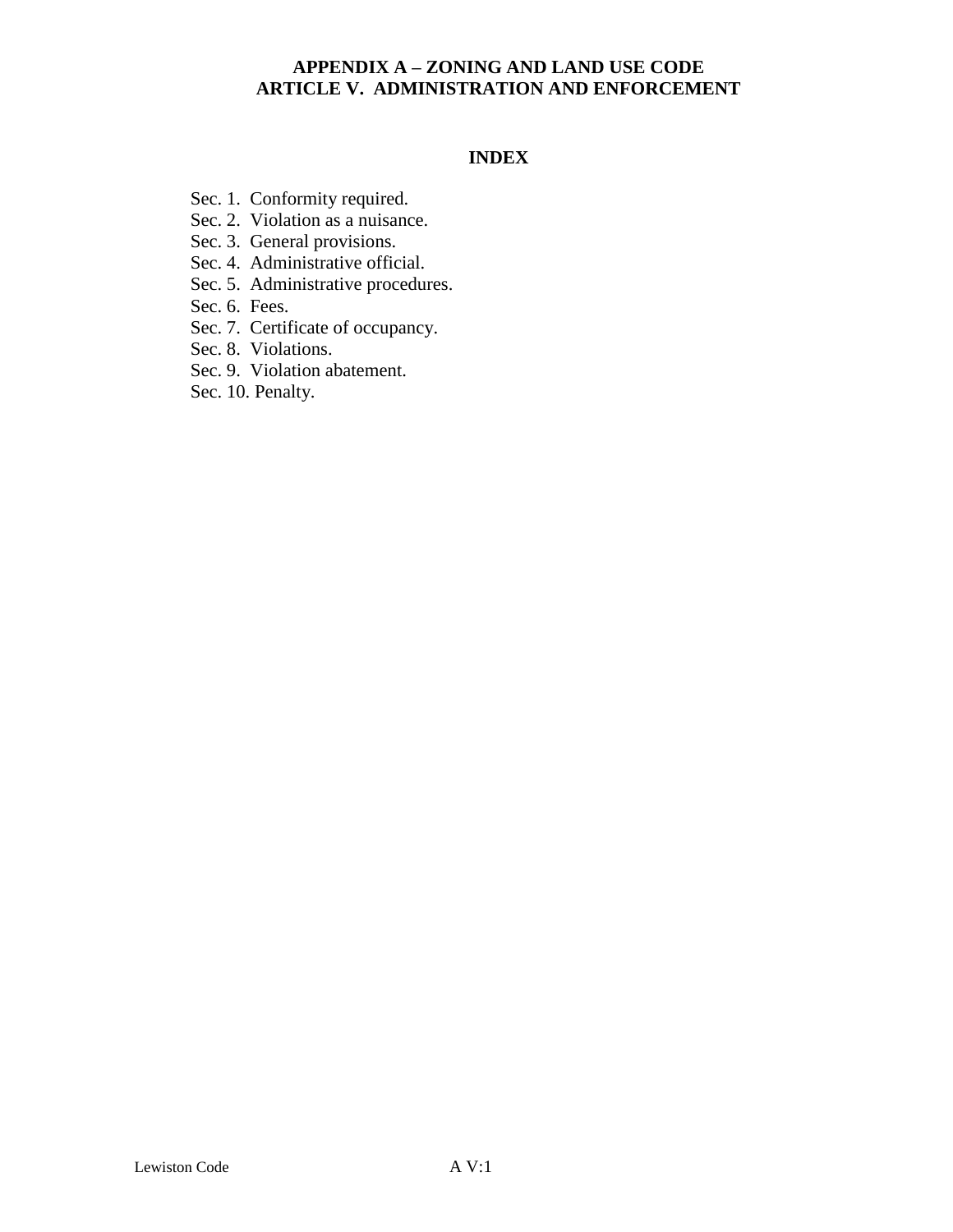#### **Sec. 1. Conformity required.**

No building hereafter erected, moved, added to or structurally altered, no existing building or structure and no land shall be used except in conformance with the provisions, regulations and restrictions of this Code. All construction or moving of buildings and structures or the alteration of the land shall be in conformance with this Code.

#### **Sec. 2. Violation as a nuisance.**

Any property or use existing in violation of this Code is a nuisance.

### **Sec. 3. General provisions.**

- A. Lots, Yards, and Setbacks.
- (1) *Arrangement of Buildings and Structures on Lots*. All buildings and other structures shall be so located and arranged on lots as to provide safe and convenient access for fire protection, servicing and off-street parking and loading located on the premises. No building or structure may be constructed or erected on any lot which does not have at least fifty (50) feet of frontage or twenty-five (25) feet of frontage for lots located in the Centreville and Mill Districts or forty (40) feet of frontage in the Riverfront (RF) and Downtown Residential (DR) districts.

However, lots of record that existed prior to December 9, 1987, which were legally established having less than fifty (50) feet of frontage, may apply for a variance pursuant to Article VIII, section 4(2) of this Code in order to have a building or structure constructed or erected on said lot.

(2) *No Undersized Lots.* No division of land shall be made whereby any lot created thereby is smaller than the minimum size required for the district in which said lot is located, or has less frontage, setback or yard space that the minimum required, except as provided by Article VI and herein, Section 3, General Provisions, A, Lots, Yards, and Setbacks (10), and Section 3, General Provisions, C, Structures (7).

In addition, the following criteria apply to the creation of all lots unless demonstrated adequately to the reviewing authority that the application of one (1) or more of the following criteria is not practical:

- (a) *Lots Along Physical Barriers*. If a lot on one (1) side of a stream, road, or other similar barrier fails to meet the minimum lot size required by the zoning ordinance, it may not be extended to the other side of the barrier to meet the minimum lot size or for the purposes of individual, on-site waste disposal.
- (b) *Irregular Lots Prohibited.* Lots in which parcels of land such as narrow strips are used or are joined to other parcels to meet minimum lot size or frontage requirements, or other reconfiguration of parcels which create irregular-shaped lots are prohibited.
- (c) *Lot Width.* For all proposed lots the lot width shall be at least equal to the minimum frontage requirement.
- (d) *Required Lot Proportions.* All proposed lots must be able to completely contain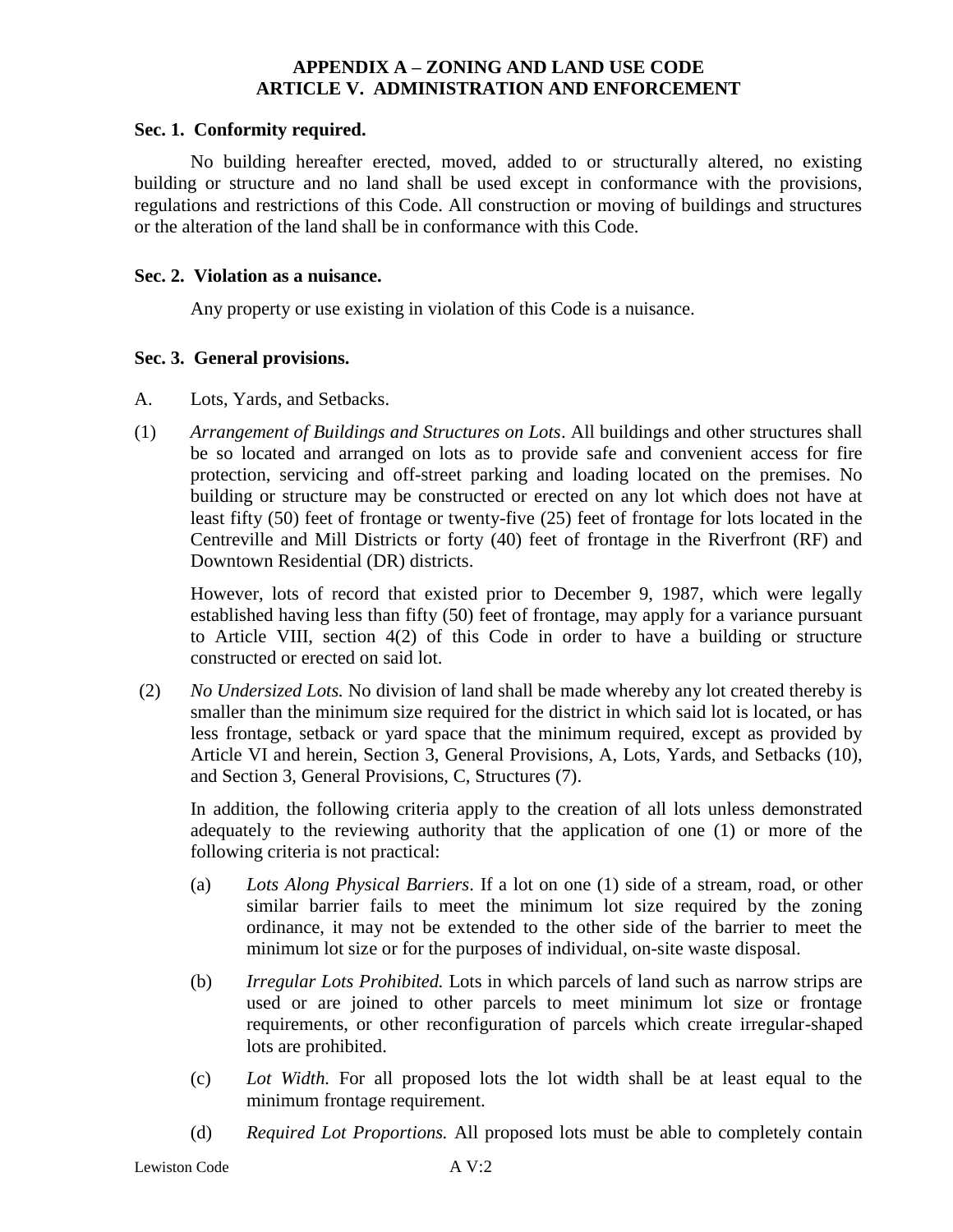within its boundaries an area as would be defined by a circle with minimum diameter equal to the required minimum frontage for the district.

- (3) *Land Taken by Eminent Domain*. Any land taken by eminent domain, or conveyed to a public entity incident to the construction or improvement of a public way or utility line shall not be deemed to be transferred in violation of the area, width, setback and yard space provisions of the Code.
- (4) *No Reduction in Space and Bulk Requirements*. Except as provided in subsection w and z, below, no lot may be reduced in size if, as a result, the setbacks, yards, or other open spaces are smaller than prescribed by this Code. No setback, yard, or other open space may be counted as required open space for more than one (1) building.
- (5) *Corner Lots, Setback, and Yards*. On a corner lot in any district, a building or structure may face either street, and the front setback and yard shall be between the principal building or structure and the street on which the building or structure is to be numbered. The side setback and yard, between the building and side street, shall meet front setback and yard requirements of the applicable district. Additionally, the rear setback and yard, between the principal building and the abutting property on the side street, shall meet side setback and yard requirements of the applicable district.
- (6) *Non-compliant Land Areas in Calculating Lot Size.* The following land areas shall not be included in the calculation of net lot area or minimum lot size in any zoning district:
	- (a) Land which is situated below the normal high water mark of any water body.
	- (b) Land which is located within the one-hundred (100) year flood plain as identified by an authorized federal or state agency.
	- (c) Land which is located within a wetland as identified and defined by the State of Maine.
	- (d) Land within the lines of a street may not be counted as part of any lot for the purposes of meeting the area requirements of this Code even though the fee to such land is owned by the owner of such lot.
- (7) *Lot Size Calculations for Certain Developments*. The minimum lot size, minimum frontage, minimum setback and minimum yard requirements of Article XI for singlefamily cluster developments, mixed residential developments, mixed single-family residential developments and mobile home parks shall apply to the development in its entirety as if it were a single unit. The setback and yard requirements shall apply only where the development abuts an existing public street or easement or property which is not part of the development. Individual buildings or lots within these developments shall comply with the space and bulk regulations appropriate to the type of use.
- (8) *Reduced Lot Frontage on Cul-De-Sacs*. Lots which front on existing or proposed culs-desac may reduce their required frontage by not more than 25 percent as long as the lot width is not less than the minimum frontage required in the district.
- (9) *Gas Stations on Nonconforming Lots.* Notwithstanding the provisions under article VI, nonconformance, lots on which a gasoline service station existed on December 9, 1987, which are going through modernization modifications, may replace existing nonconforming pump islands as long as the installation does not worsen the existing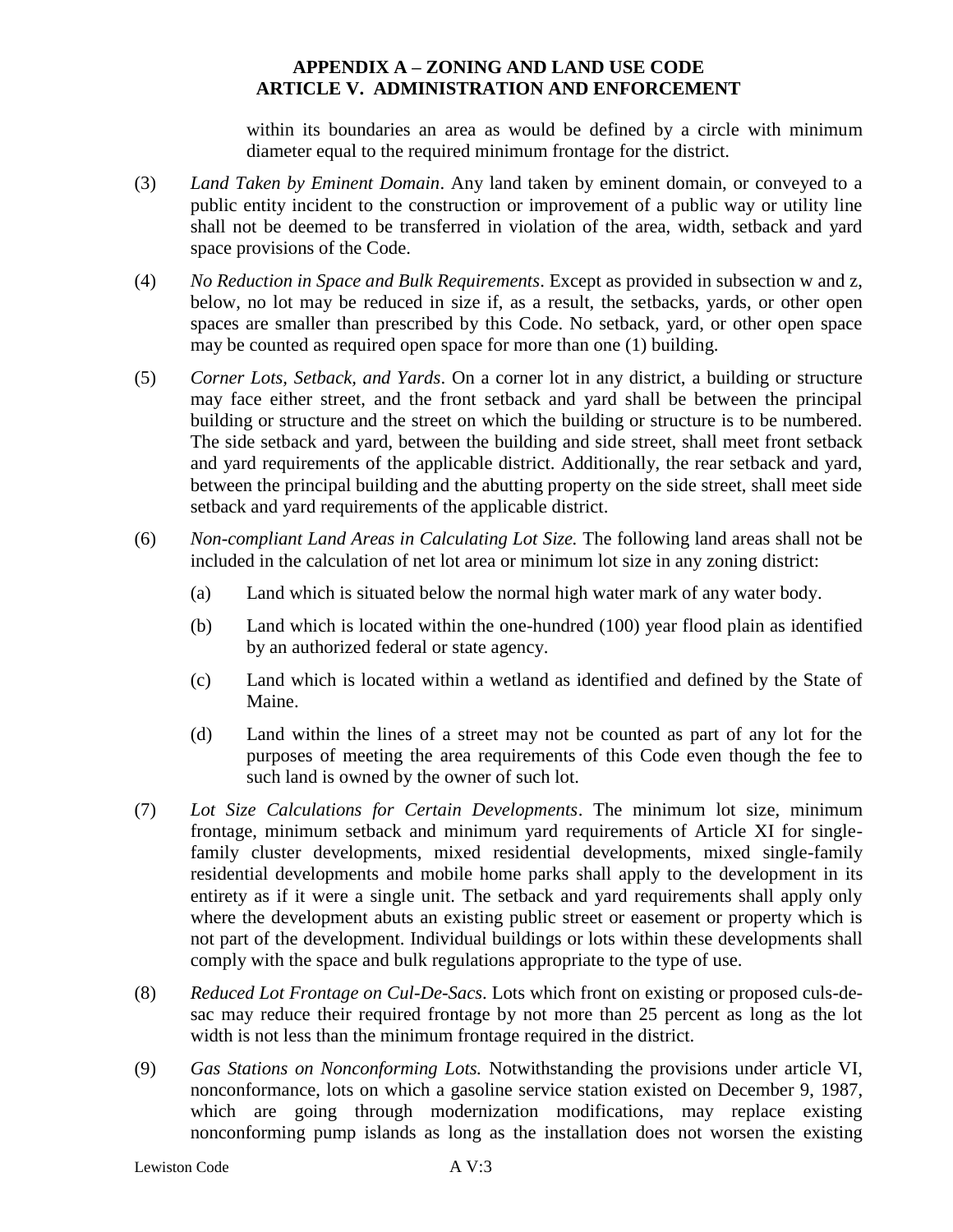violation of the required setback or yard, and is approved in connection with development review pursuant to article XIII hereof.

- (10) *Subdivision of Lots with Multiple Principal Structures.* Notwithstanding Appendix A, Article XI Section 23 of this Code, single lots developed with three or more principal structures in residential use, at the time of the division, may be divided to create new lots for each of the individual principal structures in residential use, provided that the following provisions can be met and satisfied:
	- (a) All principal residential structures on the lot to be divided were constructed prior to the enactment of State Subdivision Law (ie. September 23, 1971).
	- (b) All principal residential structures on the lot to be divided are single-family detached dwellings, two-family dwellings and three-unit multifamily dwellings.
	- (c) All new lots must, to the greatest extent practicable, comply with the applicable space and bulk requirements of Appendix A, Article XI Section 23 and Article XII, Section 2 of this Code. Whether the new lots meet this standard shall be in the reasonable judgment of the code enforcement director, whose approval shall be required.
- B. Uses and Access
- (1) *Determination of Similar but Not Listed Uses.* A use which is not specifically listed as a permitted or conditional use shall be regulated as a conditional use if the board of appeals or the planning board, reviewing a major development under Article XIII, determines that the proposed use is substantially similar to and compatible with permitted or conditional uses in that district.
- (2) *Transition of a Legal Use to a Conditional Use*. Any use which was a legally existing permitted use prior to the adoption or subsequent amendment of this Code and which becomes a conditional use as a result of the adoption or amendment shall not be deemed to be a nonconforming use but shall be deemed to be, and regulated as, a conditional use for which a permit was duly issued.
- (3) *Prohibition of Access through Residential Districts.* Except for streets, no access for a use shall be permitted across a residential zoning district in which said use is not permitted, unless no other means of access is available and the proposed access and use are to be located on a single lot of record in existence as of December 9, 1987; and the use complies with the standards of Article XI, district regulations and the development of the lot and access complies with the standards of Article XII, performance standards; and Article XIII, development review standards, of this Code.
- C. Structures
- (1) *Multiple Principal Structures Prohibited*. Unless expressly designated as an allowed use under Article XI of this Code, no lot in any zoning district may contain more than one (1) principal structure in residential use.

Lewiston Code A V:4 (2) *Temporary Structures.* In all zones, non-permanent structures may be used for the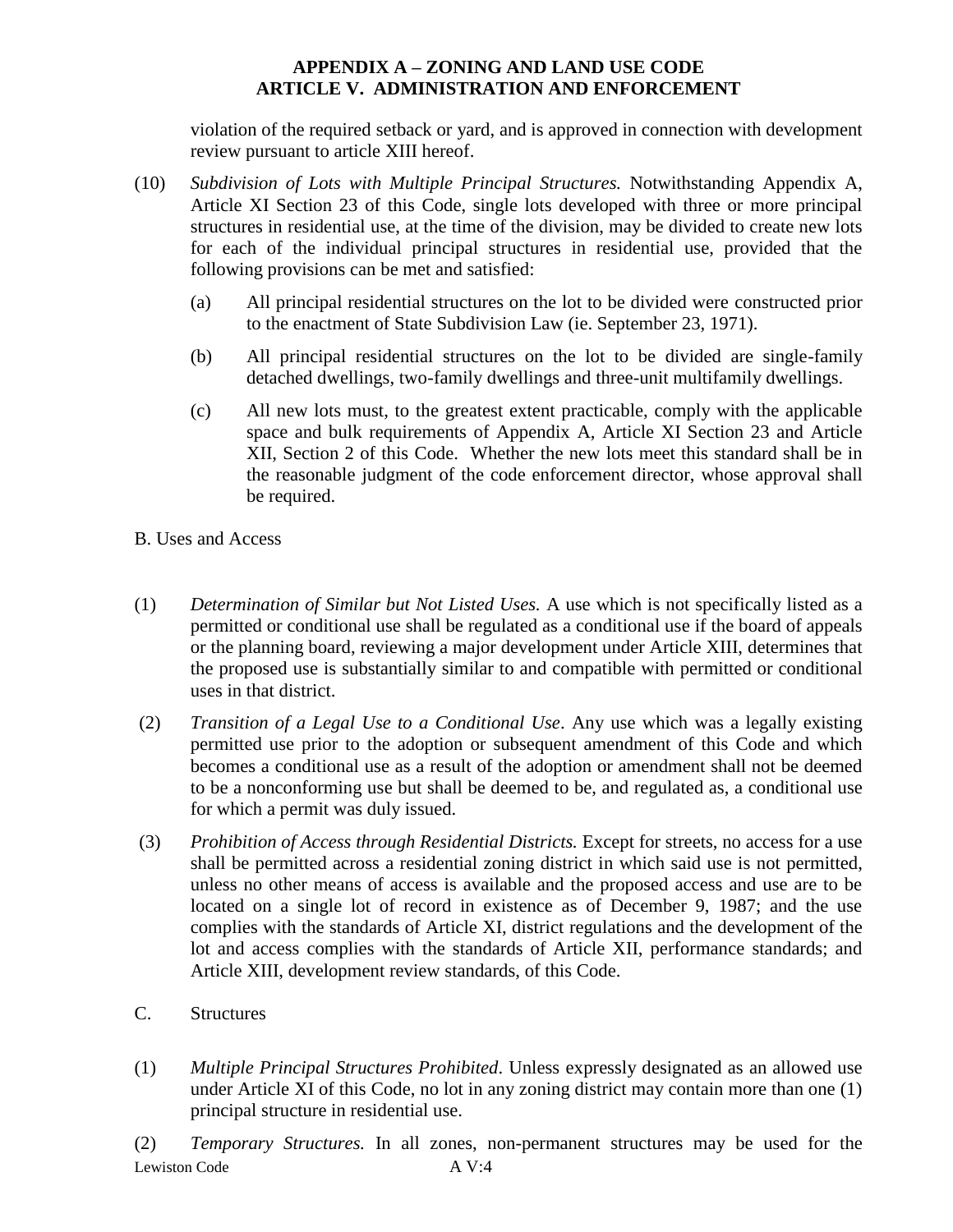purposes of temporary construction offices during on-site construction. Permits for such structures will be issued for a period not to exceed twelve (12) months. Such permits may be extended by the Code Enforcement Official upon submission of evidence that construction is proceeding in good faith and in accordance with approved plans.

- (3) *Unenclosed Projections in Required Yards.* Lots on which a building existed on December 9, 1987 may contain unenclosed porches, landings, other similar building features up to thirty-six square feet in total area, and wheelchair ramps, which project up to seven feet into a required yard.
- (4) *Other Projections in Required Yards.* Chimneys, air conditioners, cornices, eaves, belt courses, sills, canopies and awnings made of nonpermanent materials, architectural or other similar features, excluding building projections with interior space such as bay windows, may encroach into a required yard by up to two feet. [Canopies made of permanent materials, such as those commonly found at gasoline service stations, must meet setback requirements at their fixed location on or in the ground, and the ends and sides of the canopies must meet all yard requirements.]

However, for nonresidential uses, all types of proposed awnings and canopies may encroach into a required yard to the extent the existing yard has been legally occupied by pavement, crushed stone or hard-packed gravel, as long as the installation will not result in undue impact on adjacent properties, due to the placement of the awnings or canopies, location of service, parking or storage areas, or blocking of solar access, and shall in no way interfere with the utilities or with convenient and safe use of the sidewalk and street right-of-way by all pedestrians and vehicles, but in no case may the canopy be closer than two feet from the property line.

- (5) *Awnings.* Awnings and canopies that are attached to a building without any support structures affixed to the ground or pavement may project over a sidewalk or street rightof-way as long as the following criteria are met:
	- (a) The awning or canopy must be safely made, fixed, supported and maintained, so as in no way to interfere with the convenient and safe use of the sidewalk and street right-of-way by all pedestrians and vehicles;
	- (b) The lowest part of such awning or canopy shall be at least eight feet in height above the sidewalk or street right-of-way;
	- (c) The awning or canopy shall be a minimum distance of two feet from the curb-face or edge of pavement line;
	- (d) On designated historic structures, or within designated historic districts, canopy or awning installations must be approved by the historic preservation review board for appropriateness as provided under article XV, section 5; and
	- (e) Signage on the awning or canopy must conform to the standards of article XII, section 16.
- (6) *Unenclosed Fire Escapes*. Lots on which a building existed on December 9, 1987 may contain unenclosed fire escapes to the lot line if they are required by law as a second means of egress. Fire escapes will be located and designed to minimize encroachment into the yard area. This provision shall not apply when a fire escape is required as a result of alterations to a building.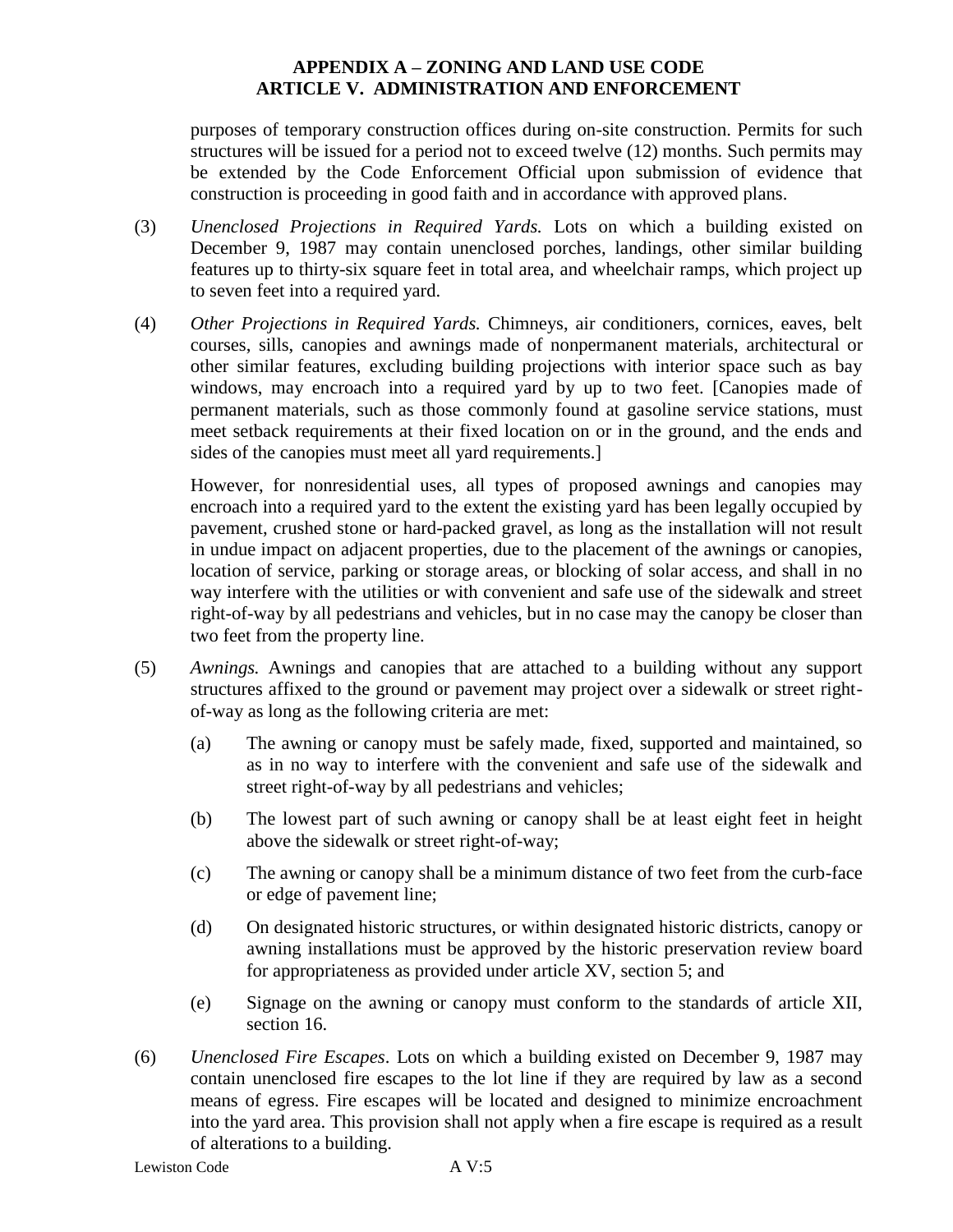- (7) *Conveyance of Attached Principal Residential Structures*. In the downtown residential zoning district, attached principal residential structures that do not share common hallways or stairways for access to individual dwelling units and detached principal residential structures may be conveyed separately if the staff review committee, pursuant to the provisions of article XIII section 3, finds that all the following standards are met:
	- (a) The structures were constructed prior to December 9, 1987.
	- (b) At least one dwelling unit in each building shall be owner occupied.
	- (c) The lot shall be divided to minimize any resulting nonconformities with regard to the space and bulk standards of the zoning district in which the buildings are located.
	- (d) The applicant shall assure implementation of any easements required for access, parking, utilities, maintenance and similar circumstances.
	- (e) The applicant shall submit a standard boundary survey plan prepared by a professional surveyor depicting the location of each building and the boundaries of each lot. Such plan shall also include any easements as described in subsection (4), above.
- (8) *Setbacks for Small Structures*. Notwithstanding the provisions under article XI, district regulations, with respect to standards for minimum side and rear setbacks and yards, one structure not exceeding 100 square feet in floor area and a height of ten feet, which is accessory to a residential use and is to be utilized for storage purposes only, may be constructed within three feet of the side or rear property line, but not closer than 15 feet from the nearest point of any principal residential structure existing on any adjacent lot unless otherwise allowed by this Code.
- D. Property Maintenance
- (1) *Multiple Unregistered Vehicles Prohibited.* Unless expressly designated as an allowed use under Article XI of this Code, a lot in a residential zoning district or a lot in residential use may not contain in outside storage more than one (1) unregistered or uninspected vehicle.
- (2) *Parking of Commercial Vehicles in a Residential District*. No lot in any residential zoning district may contain any vehicle utilized for commerce which is parked thereon when not in use except for one passenger-type van, small utility van or pickup truck, and an enclosed trailer not to exceed eighteen (18) feet in total length (but not including tow trucks or ambulances).
- E. Temporary Housing
- (1) *Temporary Housing.* Notwithstanding article V, section 3(l) and article XI, district regulations, mobile homes and recreational vehicles such as motorhomes and travel trailers may be used as temporary housing on lots where owner occupied single-family detached dwellings and owner occupied two-family dwellings have been damaged or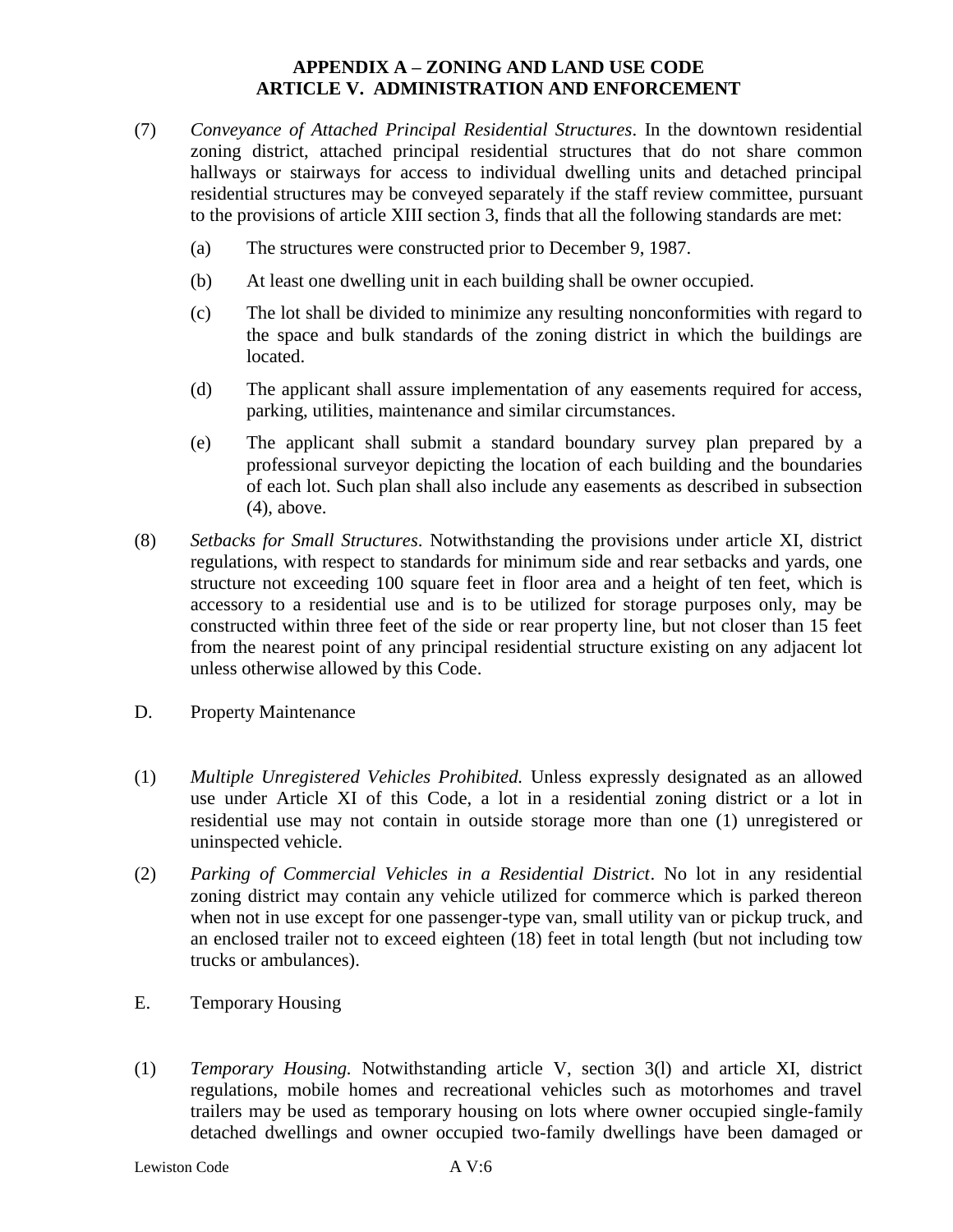destroyed by fire, flood, lightning, wind, structural failure or any other cause provided that the following conditions can be met and satisfied:

- (a) Temporary housing shall only be approved in those situations where the homeowner makes a valid case to the satisfaction of the code enforcement official that it is in the best interest of the home owner to not leave the site for other temporary housing.
- (b) Temporary housing shall be approved on a lot where reconstruction is underway or pending.
- (c) Upon receipt of a permit by the code enforcement official, temporary housing may be established for not longer than 90 days; however, two extensions, each not to exceed 90 days, may be granted by the code enforcement official provided that the reconstruction of the permanent housing is being diligently pursued to a level of completion where a temporary certificate of occupancy may be issued by the code enforcement official.
- (d) Temporary housing shall be placed not closer than five feet from a side and rear property line and ten [feet] from a front property line; however, the ten-foot front setback may be reduced by the code enforcement official to the extent necessary to accommodate temporary housing if he/she finds, following an on-site inspection of the premises, that a lesser distance will neither create, nor aggravate a safety hazard or interfere in municipal snow plowing activities.
- (e) Temporary housing must be located a minimum of six feet from the nearest point of any principal structure.
- (f) There shall not be more than one mobile home or recreational vehicle placed on any lot for use as temporary housing.
- (g) The temporary housing shall be connected to an approved electrical supply other than a generator, and to municipal or private water and sewer; and connection permits are required.
- (h) Temporary housing shall be removed within 30 days from the completion of the reconstruction; however, in the event that the reconstruction is not completed at the termination of the approved time period, including any extensions, the temporary housing must be removed within 30 days from said termination.

(Ord. No. 89-3, 4-7-89; Ord. No. 90-15, 1-11-91; Ord. No. 91-1, 3-19-91; Ord. No. 92-27, 11-19-92; Ord. No. 93-17, 10-7-93; Ord. No. 95-8, 7-20-95; Ord. No. 97-2, 4-17-97; Ord. No. 98-6, 7-2-98; Ord. No. 99- 11, 5-20-99; Ord. No. 00-5, 5-4-00; Ord. No. 03-17, 1-1-04; Ord. No. 08-10, 1-15-09; Ord. No. 10-14, 1- 6-11; Ord. No. 15-07, 08-13-15; Ord. No. 15-13, 12-31-15; Ord. No. 16-06, 10-6-16; Ord. No. 18-08, 9- 13-18; Ord. 19-14, 12-19-19; Ord. 20-10c, 11-05-20)

# **Sec. 4. Administrative official.**

Unless otherwise specifically stated, the director of code enforcement and the code enforcement officers and inspectors under his supervision (hereinafter code enforcement official) shall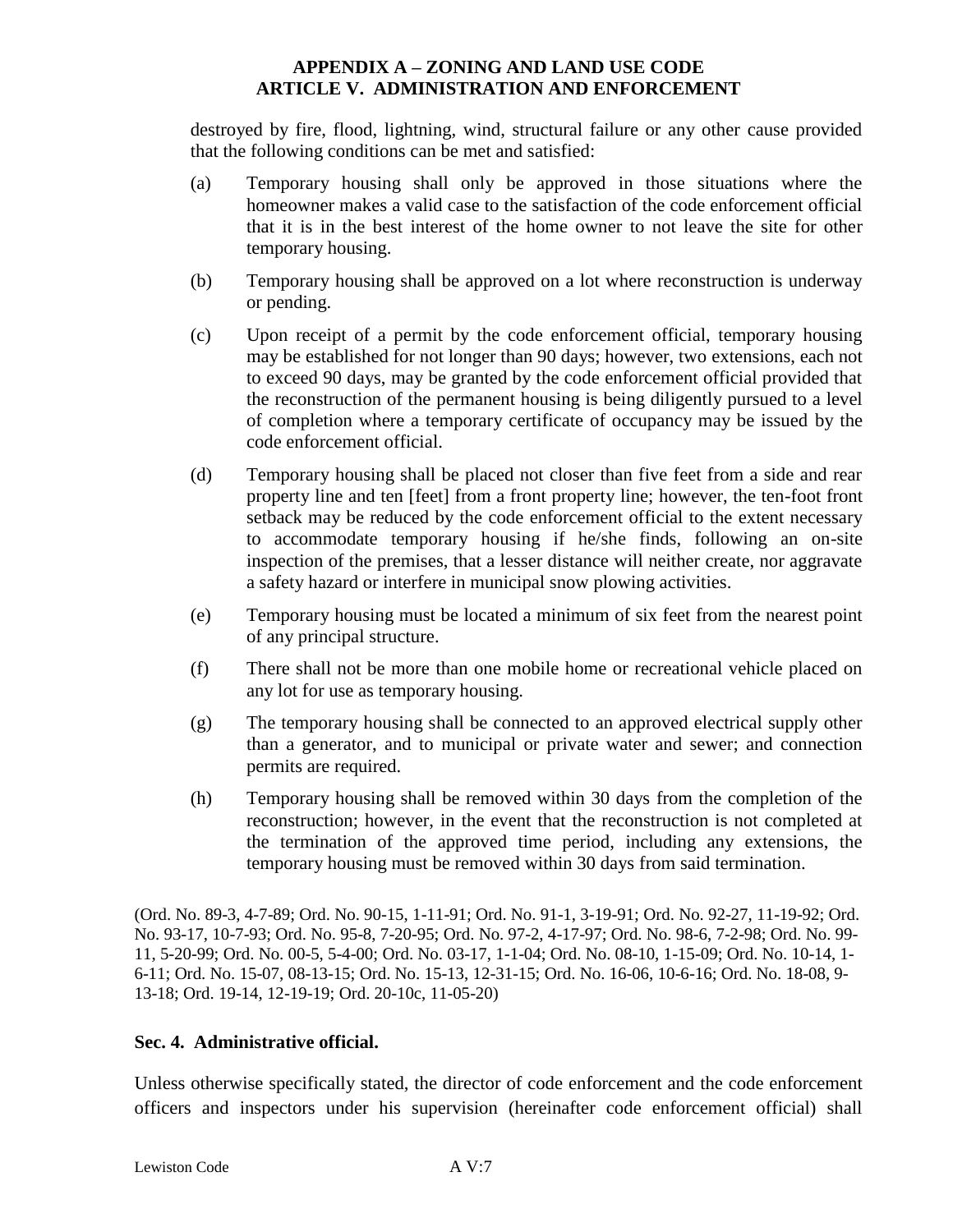administer and enforce this Code and shall have all the powers and duties provided for in Title 30-A M.R.S.A., Section 4451, as amended. (Ord. No. 13-04, 06-20-13)

## **Sec. 5. Administrative procedures.**

- (a) A permit shall be required for all activities regulated by this code including, but not limited to the following:
	- (1) The construction, alteration, relocation, demolition, placement, or removal of or the addition to any structure or building or part thereof;
	- (2) The construction/ installation of a wall or fence 3.5 feet or greater in height in accordance with Article XII, Sec. 7;
	- (3) The erection/ installation of a sign or the replacement of a sign face regulated in accordance with Article XII, Section 16 of this code;
	- (4) The construction/ installation of a swimming pool regulated in accordance with Article XII, Section 6 of this code;
	- (5) The construction of a driveway or parking lot;
	- (6) The change of use or occupancy of a building, structure, or lot of land
	- (7) Campgrounds
	- (8) Any activity or use that expands, changes, or replaces an existing use or structure; or renews a discontinued non-conforming use in a Shoreland Zone.

No permit shall be issued for the construction, addition, alteration, removal, demolition or change of use of any building, structure or part thereof, or for the use of any premises unless the plans and intended use indicate that the building, structure or premises is to conform in all respects to this Code and the land use laws of the State of Maine.

- (b) The code enforcement official is hereby authorized and directed to make such inspections as are necessary to determine satisfactory compliance with this Code.
- (c) The code enforcement official shall be given free access at reasonable hours to all parts of lots and structures regulated by this Code.
- (d) The code enforcement official shall act upon all written applications for building or use permits required by this Code signed by the applicant and directed to the code enforcement official, either by issuing or refusing to issue such permits within 30 days from the date of filing of the application. Notice of refusal to issue any permit shall be given to the owner or to his authorized representative in writing and shall state the reasons for said refusal. The failure of the code enforcement official to issue a written notice of his decision, directed to the applicant, within 30 days from the date of filing of the application, constitutes a refusal of the permit. The applicant may then either appeal the decision of the code enforcement official to the board of appeals or reapply for a permit after changing whatever conditions led to the original denial.
- (e) All applications for permits for proposed buildings shall be accompanied by a site and a floor plan drawn to scale and submitted in duplicate reflecting the outside contour of all buildings and main bearing partitions, location of said building on the lot, and such other information as may be required to demonstrate compliance with this Code. All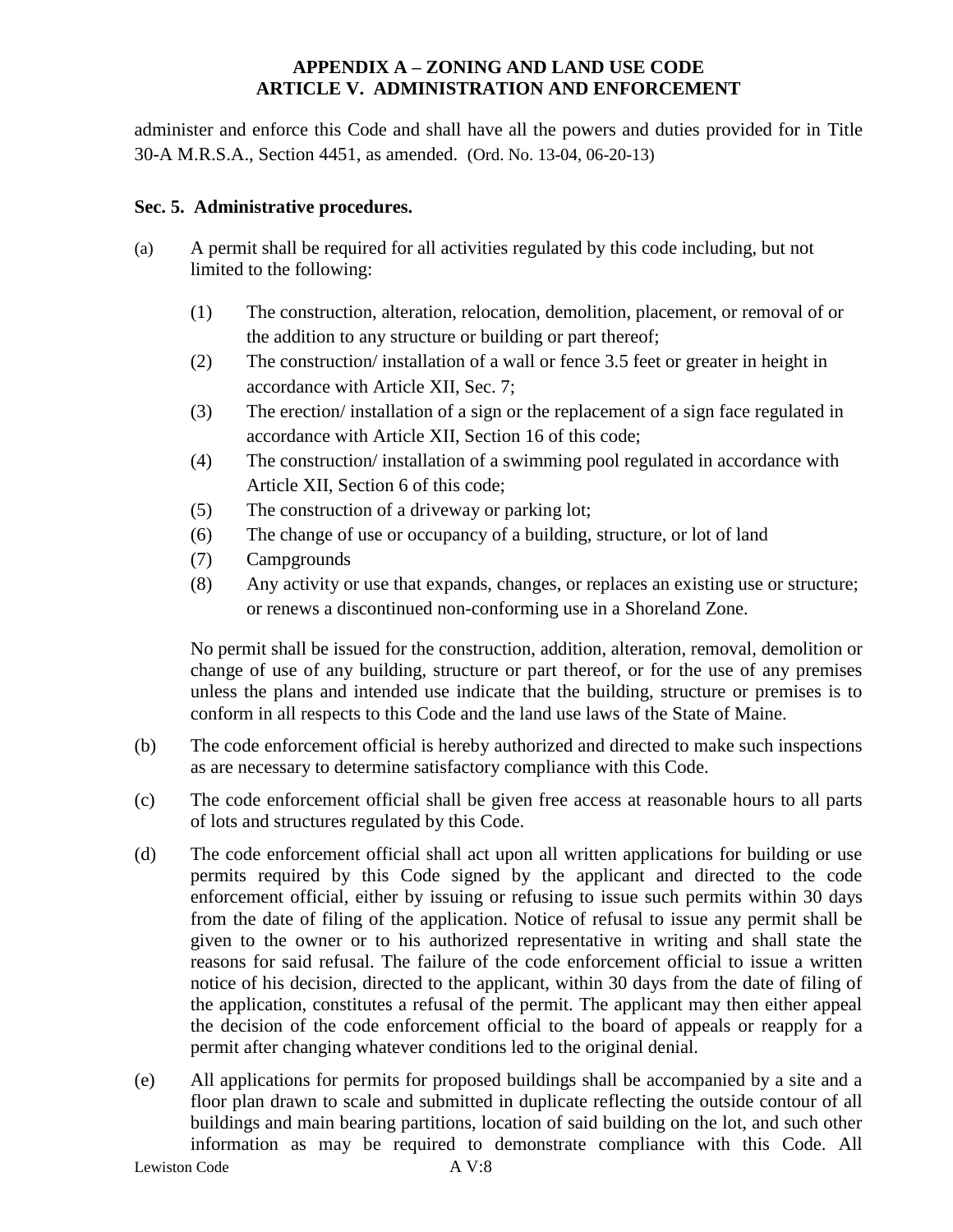applications for permits for structures shall be accompanied by a sketch submitted in duplicate of the proposal giving the location of the structure on the property and all dimensions necessary for a clear understanding of what is intended.

(f) The code enforcement official shall, upon approval of any application for a building or use permit required by this Code, furnish the applicant a permit and retain a copy for his files.

(Ord. No. 11-16, 1-19-12; Ord. No. 21-08b, 10-21-21)

### **Sec. 6. Fees.**

- (a) *Payment of fees.* A permit shall not be valid until the fees prescribed by the Policy Manual of the City of Lewiston have been paid, nor shall an amendment to a permit be released until the additional fee, if any, has been paid.
- (b) *Belated fees.* Any person who commences any work prior to obtaining a permit required by this code shall be subject to a double permit fee.
- (c) *Refunds***.** Upon request by the applicant and approval of the director of code enforcement, a permit fee may be refunded within 90 days of issuance of the permit.

(Ord. No. 11-16, 1-19-12)

# **Sec. 7. Certificate of occupancy.**

No building or structure, nor any use of land hereafter erected, moved, added to, or structurally altered, nor any use of land which is intensified shall be permitted until the code enforcement official has issued a certificate of occupancy, certifying that the completed building, structure and/or use are in conformance with the terms of this Code. A temporary certificate of occupancy may be issued for a period of not more than six months, provided there is a schedule for timely completion of the work and the code enforcement official determines that there are no hazards to the occupants or the public. The code enforcement official may revoke any certificate of occupancy if he finds that any conditions of approval are not being met. (Ord. No. 89-3, 4-7-89; Ord. No. 11-16, 1-19-12)

# **Sec. 8. Violations.**

- (a) The code enforcement official, on his own initiative, at the request of any municipal officer, or upon any complaint in writing of a possible violation of this Code, shall make or cause to be made an investigation of facts and an inspection of the premises where such violation is said to exist.
- (b) If said investigation or inspection reveals evidence of a violation, the code enforcement official shall give notice of the violation to the owner or his agent and to the occupant of such premises. Said notice shall:
	- (1) Be in writing;